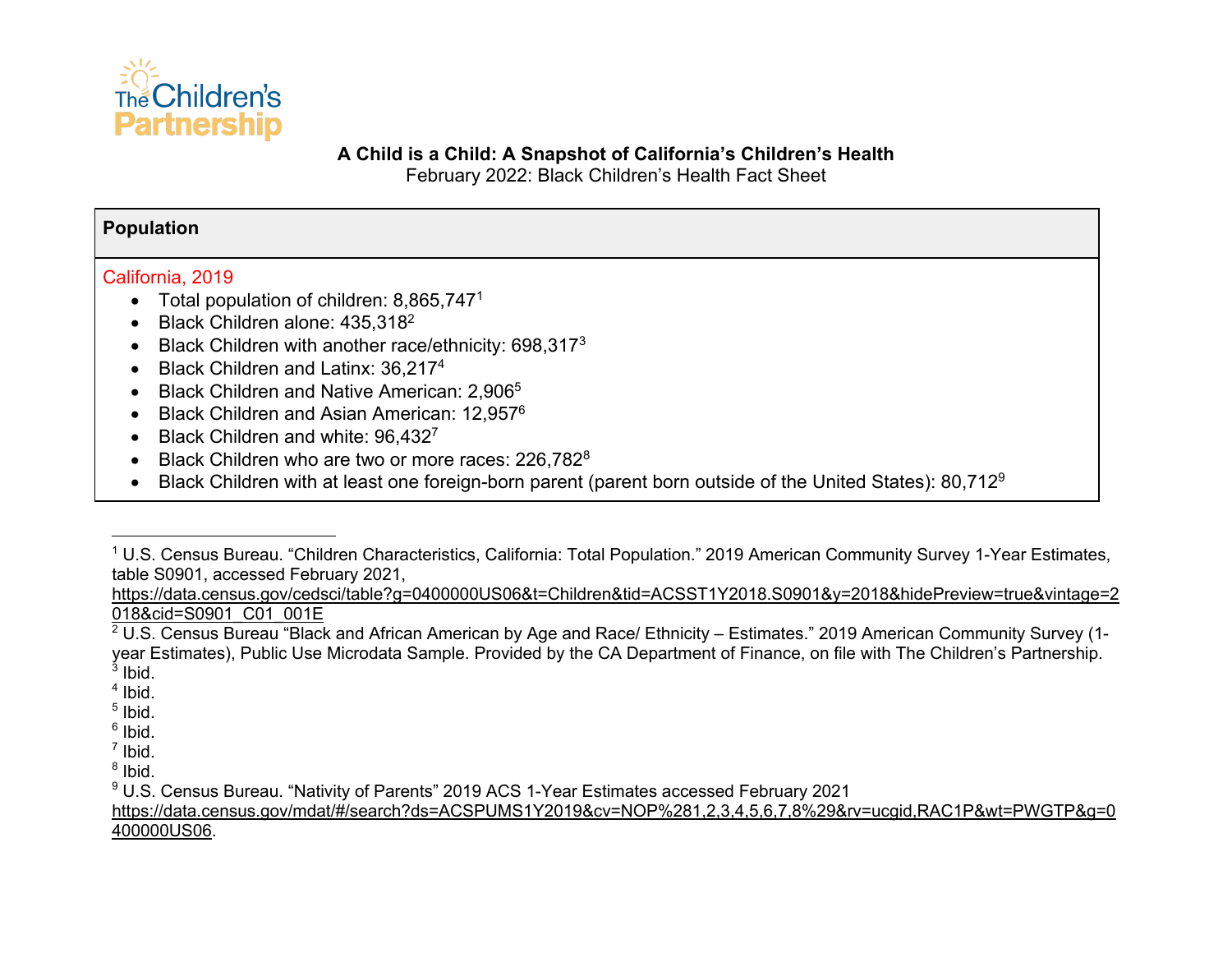

- Black children who are non-citizens: 9,000<sup>10</sup>
- Black children with at least one foreign-born parent: 80,71211
- Black children with only noncitizen parents: 13,000<sup>12</sup>

## **Health Coverage and Access**

## California, 2019

• 97.7 Black Children 18 and under have health insurance coverage. 11,719 Black children 18 and under do not have health insurance coverage.<sup>13</sup>

## California, 2021

• 59.1% of Black children and youth under 20 are enrolled in Medi-Cal compared to 49.7% of all children.<sup>14</sup>

<sup>11</sup> U.S. Census Bureau. "Nativity of Parents" 2019 ACS 1-Year Estimates accessed February

2021 https://data.census.gov/mdat/#/search?ds=ACSPUMS1Y2019&cv=NOP%281,2,3,4,5,6,7,8%29&rv=ucgid,RAC1P&wt=PWGT P&g=0400000US06

https://data.census.gov/cedsci/table?q=ACSDT1Y2019.B27001B&g=0400000US06&tid=ACSDT1Y2019.B27001B

<sup>14</sup> "African American/Black Children in California," Kidsdata.org

https://www.kidsdata.org/export/pdf?dem=13

Race/Ethnicity of Eligible Individuals Under Age 21 Enrolled in Medi-Cal (From reporting period Sept. 2020),

<sup>&</sup>lt;sup>10</sup> The Urban Institute. Data from the Integrated Public Use Microdata Series datasets drawn from the 2018 and 2019 American Community Survey.

 $12$  The Urban Institute. Data from the Integrated Public Use Microdata Series datasets drawn from the 2018 and 2019 American Community Survey.

<sup>&</sup>lt;sup>13</sup> U.S. Census. "Health Insurance Coverage State by Age (Black or African American Alone)." Table: B27001B. 2019 American Community Survey 1-Year Estimates, Accessed February 2021.

https://data.chhs.ca.gov/dataset/eligible-individuals-under-age-21-enrolled-in-medi-cal-by-county/resource/c3bd3780-f419-4369- 9f65-9b08cf54cb84.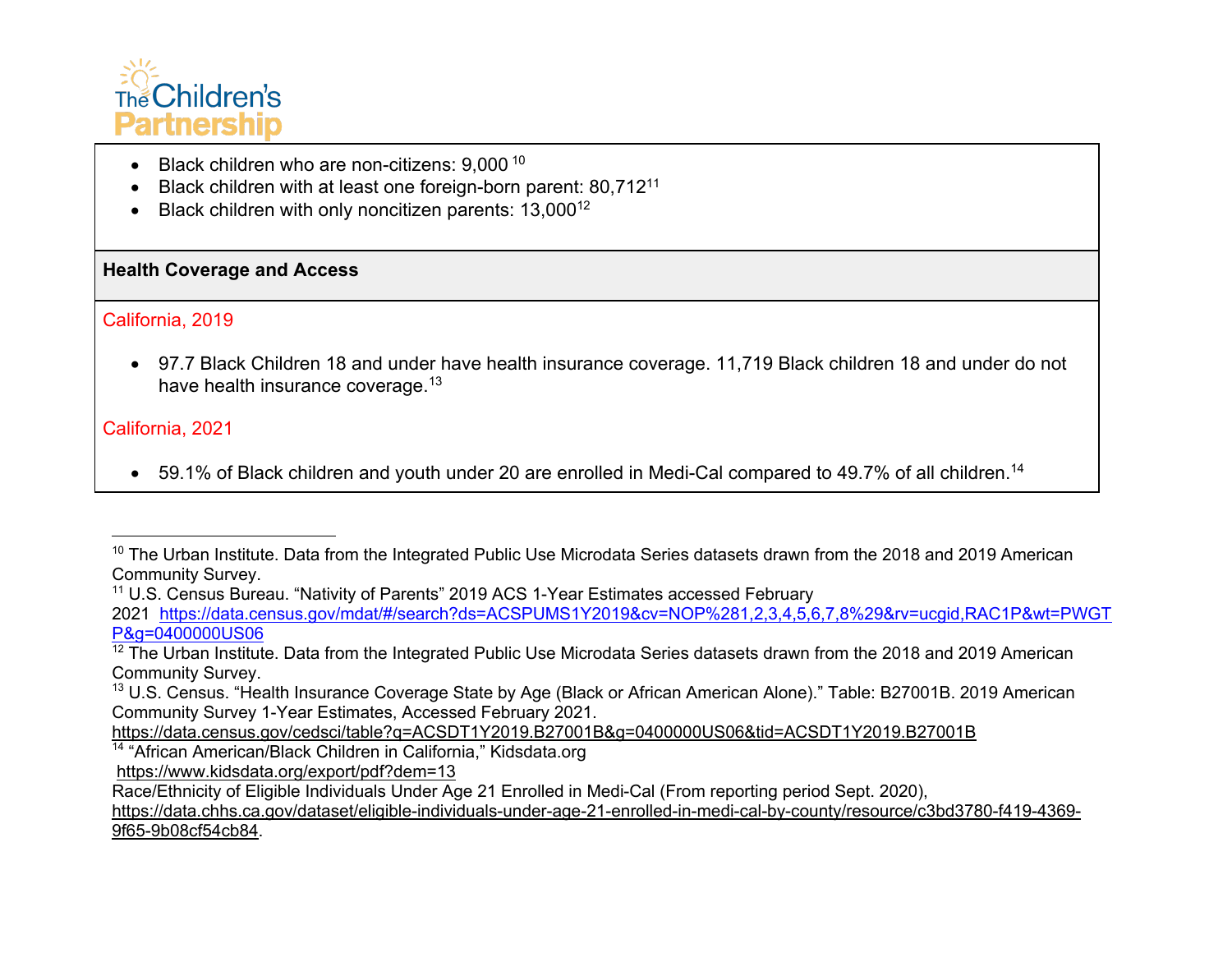

# **COVID-19**

## California, 2022

• Proportion of Cases and Deaths by Race and Ethnicity Among Ages 0-17: Black Children: 4.7% (54,027) cases, 13.3% deaths, 5.4% of CA population. <sup>15</sup>

**Economic Wellbeing** 

## California, 2019

- 117,166 Black Children under 18 live below the federal poverty level.<sup>16</sup>
- 15.6% of all children under 18 years old in CA live below the federal poverty level.<sup>17</sup>
- $\bullet$  56.1% of Black children live in families that are burdened by housing and utility costs.<sup>18</sup>
- $\bullet$  45.7% of all children live in families that are burdened by housing and utility costs. <sup>19</sup>

# **Mental Health**

https://data.census.gov/cedsci/table?t=Black%20or%20African%20American%3APoverty&g=0400000US06&tid=ACSDT1Y2019.B17 020B&hidePreview=true

### $19$  Ibid.

<sup>&</sup>lt;sup>15</sup> CA Department of Public Health, Proportion of Cases and Deaths by Race and Ethnicity Among Ages 0-17, https://www.cdph.ca.gov/Programs/CID/DCDC/Pages/COVID-19/Race-Ethnicity.aspx. Accessed February 2022.

https://www.cdph.ca.gov/Programs/CID/DCDC/Pages/COVID-19/Race-Ethnicity.asp

<sup>16</sup> U.S. Census Bureau. "Poverty Status in the Past 12 months, California: Black and African American alone." 2019 American Community Survey 1-Year Estimates, table B17020B, accessed February 2021.

 $\frac{17}{17}$  U.S. Census Bureau. "Poverty Status in the Past 12 Months, California." 2019 American Community Survey 1-Year Estimates, table S1701, accessed February 2021.

https://data.census.gov/cedsci/table?t=Poverty&g=0400000US06&tid=ACSST1Y2019.S1701&hidePreview=false

 $18$  The Urban Institute. Data from the Integrated Public Use Microdata Series datasets drawn from the 2018 - 2019 American Community Survey.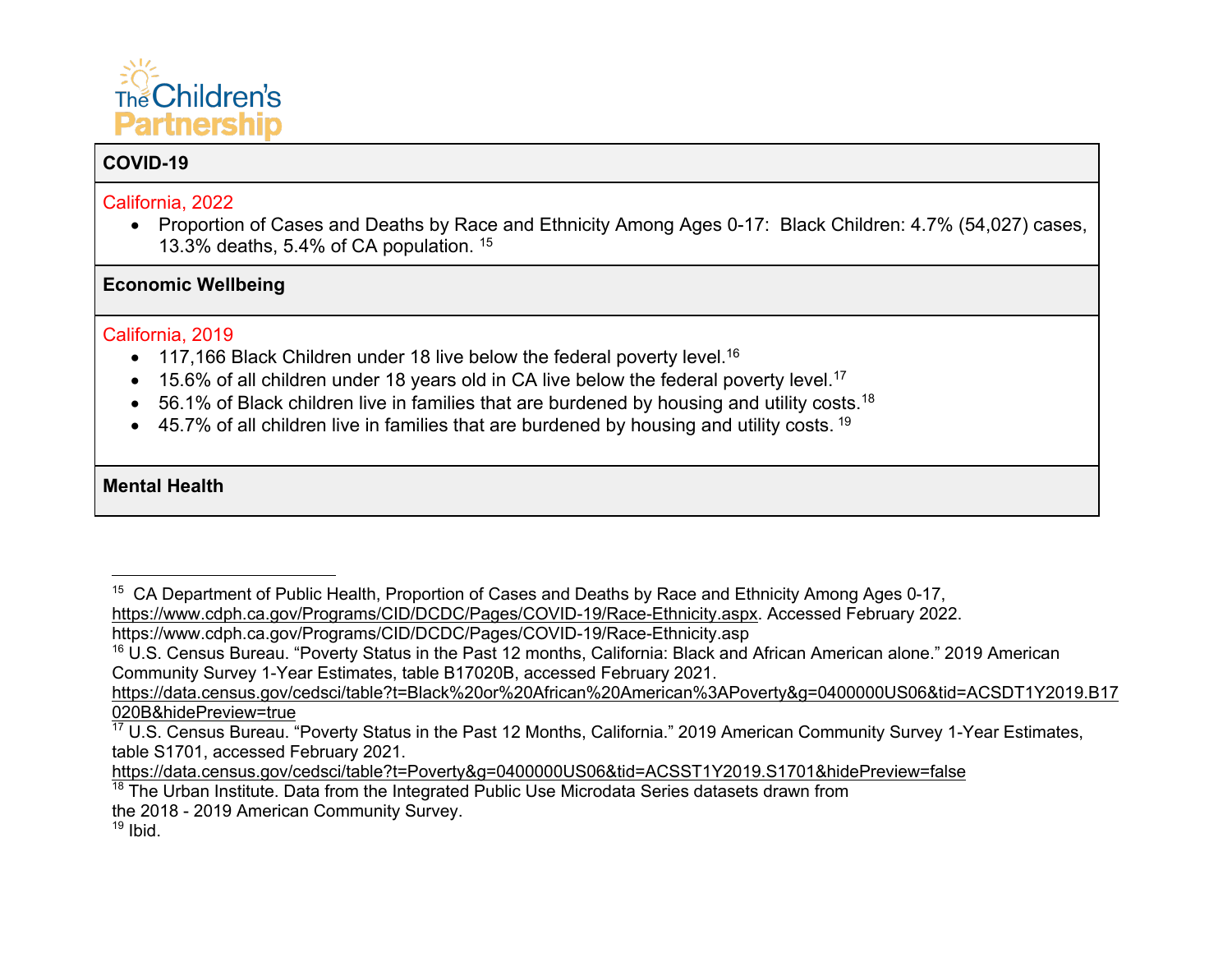

- 674,000 or 44.5% of teen girls say they need help for emotional/mental health problems such as feeling sad, anxious or nervous. <sup>20</sup>
- 38,000 or 60.8% of Black teen girls say they need help for emotional/mental health problems such as feeling sad, anxious or nervous. <sup>21</sup>
- $\bullet$  145,000 or 88% of Black teens did not receive counseling in the last year. <sup>22</sup>
- 42,000 Black teen girls and 103,00 Black teen boys did not receive psychological/emotional counseling in the past year.<sup>23</sup>

# **National**

- Self-reported suicide attempts rose nearly 80 percent among Black youth from 1991 to 2019, while the prevalence of attempts did not change significantly among those of other races and ethnicities.<sup>24</sup>
- From 2001-2015, Black children ages 5–12 were about twice as likely to die by suicide than their white peers.<sup>25</sup>
- From 2013 to 2019 the suicide rate of Black boys and men 15 to 24 years old rose by 47 percent, and by 59 percent for Black girls and women of the same age.<sup>26</sup>
- In 2019, suicide was the second leading cause of death for Black youth ages 15 to  $24.^{27}$
- Black females, grades 9-12, were 60 percent more likely to attempt suicide in 2019, as compared to white females of the same age.<sup>28</sup>

<sup>&</sup>lt;sup>20</sup> 2019 California Health Interview Survey https://ask.chis.ucla.edu/AskCHIS/tools/\_layouts/AskChisTool/home.aspx#/results  $21$  Ibid.

 $22$  Ibid.

 $23$  Ibid.

<sup>24</sup> https://www.nytimes.com/2021/11/18/well/mind/suicide-black-kids.html and

https://jamanetwork.com/journals/jamanetworkopen/fullarticle/2780949<br><sup>25</sup> https://www.pytimes.com/2021/11/18/well/mind/suicide-black-kids.b

<sup>25</sup> https://www.nytimes.com/2021/11/18/well/mind/suicide-black-kids.html and

https://jamanetwork.com/journals/jamapediatrics/fullarticle/2680952

<sup>&</sup>lt;sup>26</sup> https://www.nytimes.com/2021/11/18/well/mind/suicide-black-kids.html and https://www.cdc.gov/nchs/data/vsrr/VSRR016.pdf

<sup>&</sup>lt;sup>27</sup> https://minorityhealth.hhs.gov/omh/browse.aspx?lyl=4&lylid=24#1

<sup>&</sup>lt;sup>28</sup> https://minorityhealth.hhs.gov/omh/browse.aspx?lyl=4&lylid=24#1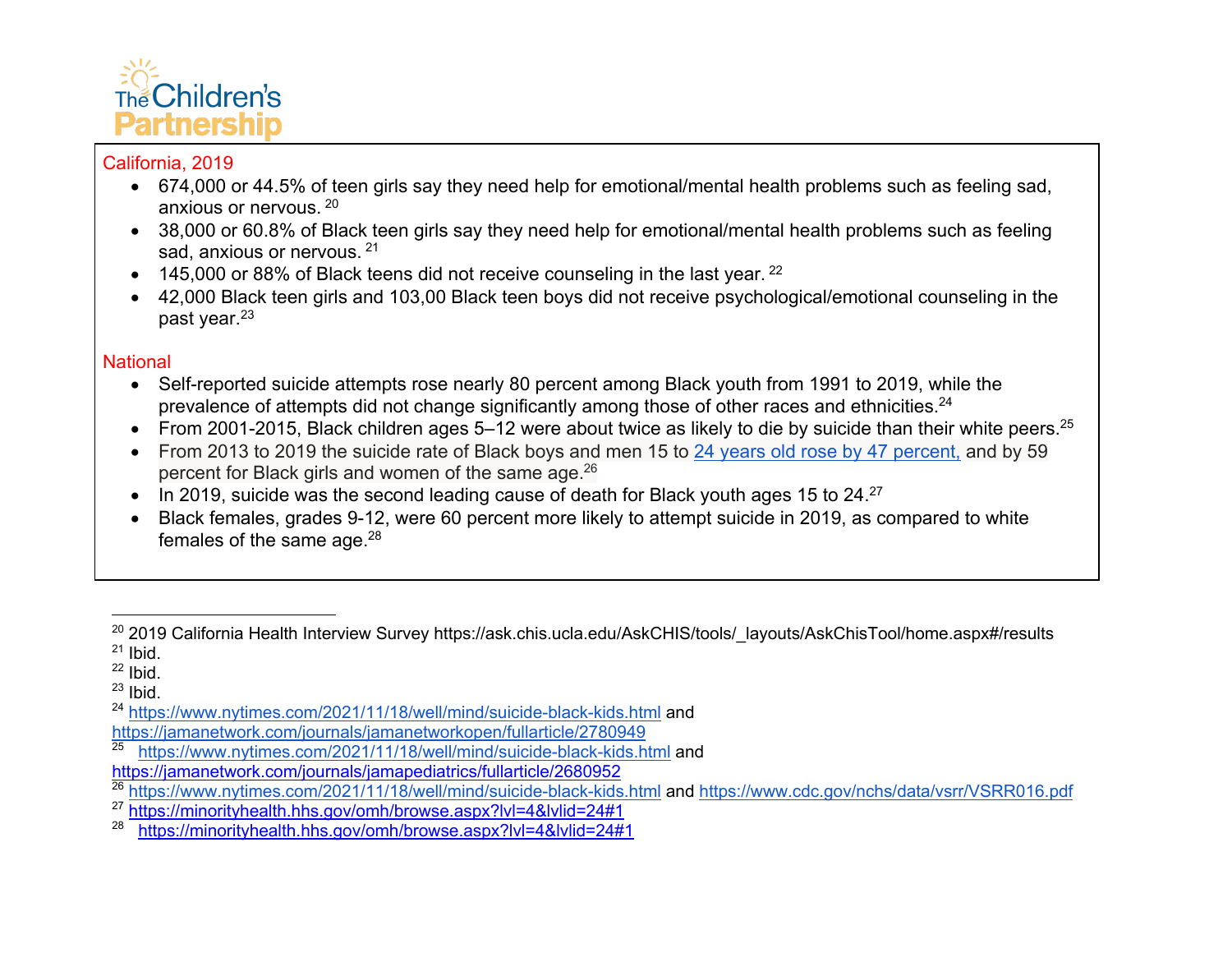

• The suicide rate among Black youth, which for years trailed that of Asian and white students, has doubled since 2014 and is now twice the statewide average, far exceeding all other groups.<sup>29</sup> Twelve of every 100,000 Black 18-24-year-olds died by suicide in 2020. <sup>30</sup> In 2014 the Black suicide rate was about 25% lower than that of white students and 15% lower than the rate among Asian students.<sup>31</sup>

## California, 2017-2019

• 22% of Black 7th graders has considered suicide - double the rate of white students (10%).<sup>32</sup>

## **Food Access**

### California, 2018-19

- 3.3 % of all children sometimes or often could not afford enough to eat.<sup>33</sup>
- 18.4% or 61,958 of Black children sometime or often could not afford enough to eat.  $34$

<sup>29</sup>

https://www.cdph.ca.gov/Programs/CCDPHP/DCDIC/SACB/CDPH%20Document%20Library/Suicide%20Prevention%20Program/Su icideAndSelfHarmIn2020-DataBrief-ADA.pdf and https://edsource.org/2022/black-youth-face-rising-rates-of-depression-anxietysuicide/666405

<sup>30</sup>https://www.cdph.ca.gov/Programs/CCDPHP/DCDIC/SACB/CDPH%20Document%20Library/Suicide%20Prevention%20Program/ SuicideAndSelfHarmIn2020-DataBrief-ADA.pdf and https://edsource.org/2022/black-youth-face-rising-rates-of-depression-anxietysuicide/666405

<sup>&</sup>lt;sup>31</sup>https://www.cdph.ca.gov/Programs/CCDPHP/DCDIC/SACB/CDPH%20Document%20Library/Suicide%20Prevention%20Program/ SuicideAndSelfHarmIn2020-DataBrief-ADA.pdf and https://edsource.org/2022/black-youth-face-rising-rates-of-depression-anxietysuicide/666405

<sup>32 2017-2019</sup> California Healthy Kids Survey https://calschls.org/reports-data/public-dashboards/secondary-student/

<sup>33 &</sup>quot;NSCH 2018-19: Food Insufficiency, California," Childhealthdata.org (CAHMI - Data Resource Center for Child and Adolescent Health, 2018), https://www.childhealthdata.org/browse/survey/results?q=7947&r=6.  $34$  Ibid.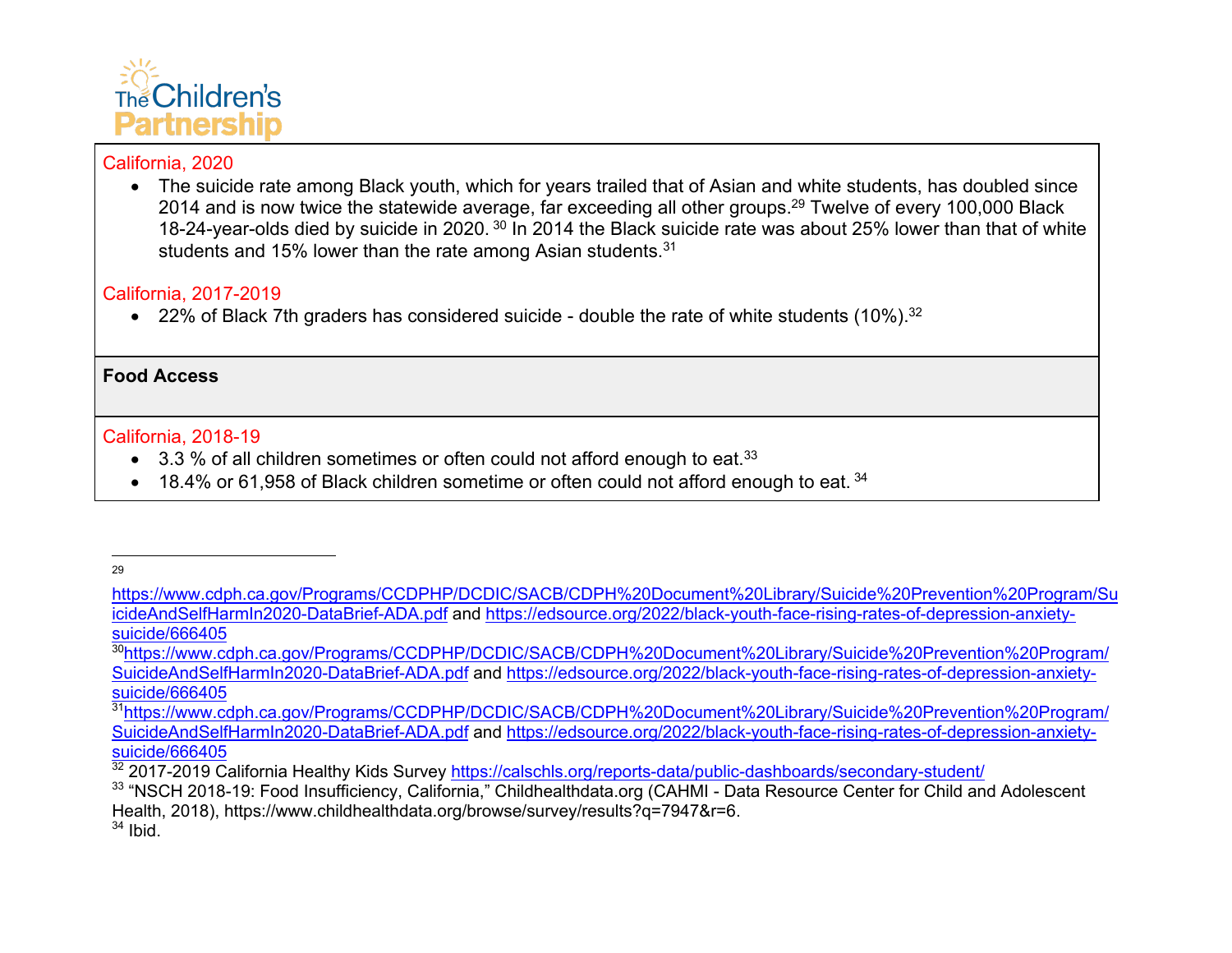

# **Community and Family Wellbeing**

#### California, 2018

• 21.8 per 1,000 Black children and teens aged 0-20 are placed in foster care, compared to 5.3 per 1,000 children across all race/ethnic group.35

California, 2019-2020

- 25.4% Black children have experienced at least one adverse childhood experience.<sup>36</sup> 17.9% of all children have experienced at least one adverse childhood experience.<sup>37</sup>
- Black children are more than twice as likely to have been a victim or witness of neighborhood violence compared to white children: 1.8% white children have been a victim or witness of neighborhood violence and 5% of Black children have been a victim or witness of neighborhood violence.<sup>38</sup>
- Nationally, Black children and youth suffer a lifetime risk of being killed be police that is 250% higher than white children and youth.39

### **School Safety and Success**

<sup>37</sup> Child and Adolescent Health Measurement Initiative. 2019-2020 National Survey of Children's Health (NSCH) data query. Data Resource Center for Child and Adolescent Health supported by the U.S. Department of Health and Human Services, Health Resources and Services Administration (HRSA), Maternal and Child Health Bureau (MCHB). Retrieved [February 2022] from https://www.childhealthdata.org/browse/survey/results?q=8755&r=6<br><sup>38</sup> Child and Adolescent Health Measurement Initiative. 2019-2020 National Survey of Children's Health (NSCH) data query. Data

<sup>35&</sup>quot;African American/Black Children in California." Kidsdata.org

https://www.kidsdata.org/export/pdf?dem=13

<sup>&</sup>lt;sup>36</sup> Child and Adolescent Health Measurement Initiative. 2019-2020 National Survey of Children's Health (NSCH) data query. Data Resource Center for Child and Adolescent Health supported by the U.S. Department of Health and Human Services, Health Resources and Services Administration (HRSA), Maternal and Child Health Bureau (MCHB). Retrieved [February 2022] from https://www.childhealthdata.org/browse/survey/results?q=8755&r=6&g=913

Resource Center for Child and Adolescent Health supported by the U.S. Department of Health and Human Services, Health Resources and Services Administration (HRSA), Maternal and Child Health Bureau (MCHB). Retrieved [February 2022] from https://www.childhealthdata.org/browse/survey/results?q=8761&r=6&g=913

<sup>&</sup>lt;sup>39</sup> https://www.wbur.org/cognoscenti/2020/08/31/police-violence-children-school-reopening-renee-boynton-jarrett-marisha**humphries-stephanie-curenton**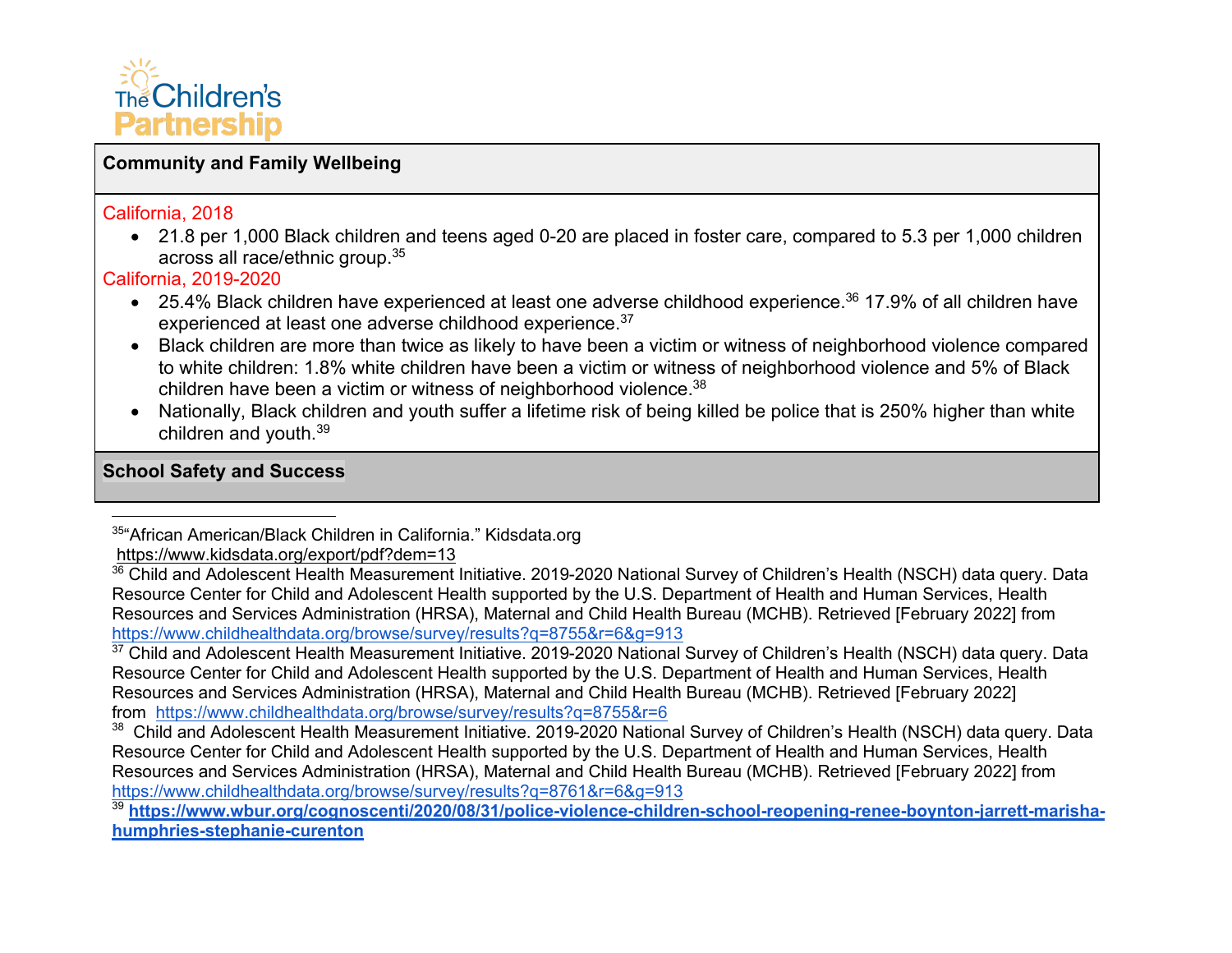

# California, 2013-14

• Black students are 2.7x more likely to be referred to the police than white students.<sup>40</sup>

California, 2019-2020

 $\bullet$  Black children and youth are suspended at twice the rate of white students.<sup>41</sup>

# California, 2018-2019

• Nearly 1 in 4 (23%)% of Black children missed more than 10% of the school year compared to 1 in 10 white children.42

**Oral Health**

# California, 2021

• Medi-Cal Dental Visits: Black children have 3,782 visits per 100,000 beneficiaries compared to 5,795 per 100,000 for Latinx children, 5,062 per 100,000 for Asian American children, 4,637 per 100,000 for American Indian/Alaska Native children, and 4,532 per 100,000 for white children.<sup>43</sup>

# California, 2019

• Black children had the highest prevalence of untreated decay at 25.8%, compared to white children at 13.7%.<sup>44</sup>

**Maternal and Infant Health** 

<sup>&</sup>lt;sup>40</sup> https://www.aclunc.org/sites/default/files/20161019-the\_right\_to\_remain\_a\_student-aclu\_california\_0.pdf

<sup>41</sup> California Department of Education 2019-2020 school year retrieved February 2022 from https://www.ed-data.org/

<sup>&</sup>lt;sup>42</sup> California Department of Education 2018-2019 school year retrieved February 2022 from https://www.ed-data.org/

<sup>43</sup> DHCS MCHAP Presentation, January 26, 2021

https://www.dhcs.ca.gov/services/Documents/012621-MCHAP-presentation.pdf

<sup>44</sup> California Department of Public Health, Oral Health Status of Children: Results of the 2018–2019 California Third Grade Smile Survey.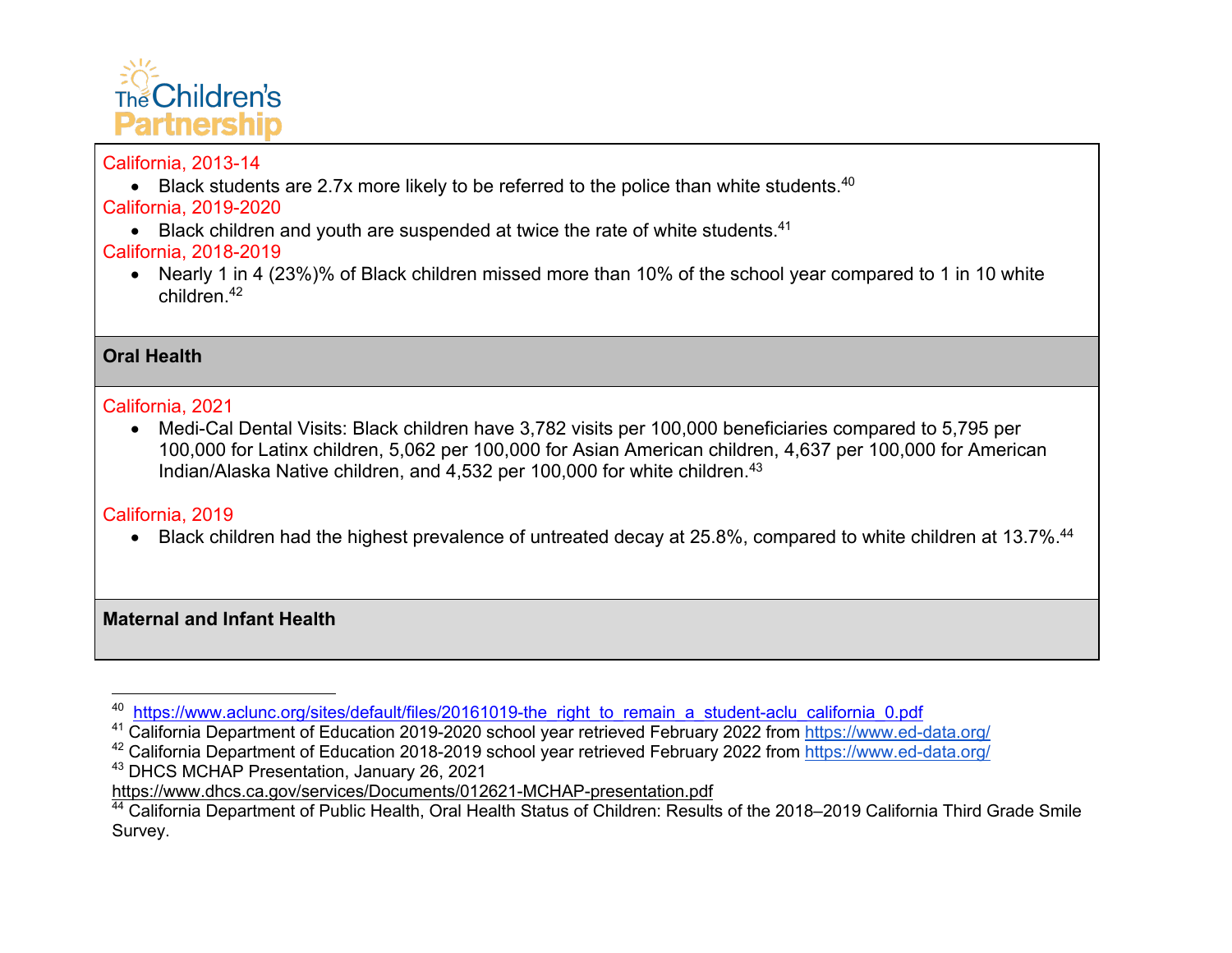

Infant Mortality – Deaths per 1,000 Live Births<sup>45</sup>

- All populations: 4.3 per 1000 births
- Black families: 8.3 per 1000 births

# California, 2014-2016

Maternal Mortality

• From 2014-2016, the pregnancy-related mortality ratio for Black women was 56.2 deaths per 100,000 live births, four to six times greater than the mortality ratios for women of other racial/ethnic groups including White (9.4), Hispanic (11.0) and Asian/Pacific Islander (13.3).<sup>46</sup>

# **Digital Access**

## California, 2018

Children Living in Households with a Broadband-Connected Device, by Race/Ethnicity<sup>47</sup>

- Black: 90%
- All: 93%

<sup>45</sup> https://letsgethealthy.ca.gov/goals/healthy-beginnings/reducing-infant-mortality/

<sup>46</sup> California Department of Public Health, California Pregnancy-Related Deaths, 2008-2016,

https://www.cdph.ca.gov/Programs/CFH/DMCAH/surveillance/CDPH%20Document%20Library/CA-PMSS/CA-PMSS-Surveillance-<br>Report-2008-2016.pdf

 $\frac{47}{12}$  Children Living in Households with a Broadband-Connected Device, by Race/Ethnicity

2018, https://www.kidsdata.org/topic/2221/broadband-

race/table#fmt=2771&loc=2,127,1657,331,1761,171,2168,345,357,324,369,362,360,2076,364,356,217,354,1663,339,2169,365,343, 367,344,366,368,265,349,361,4,273,59,370,326,341,338,350,2145,359,363,340&tf=108&ch=7,11,726,10,72,9,73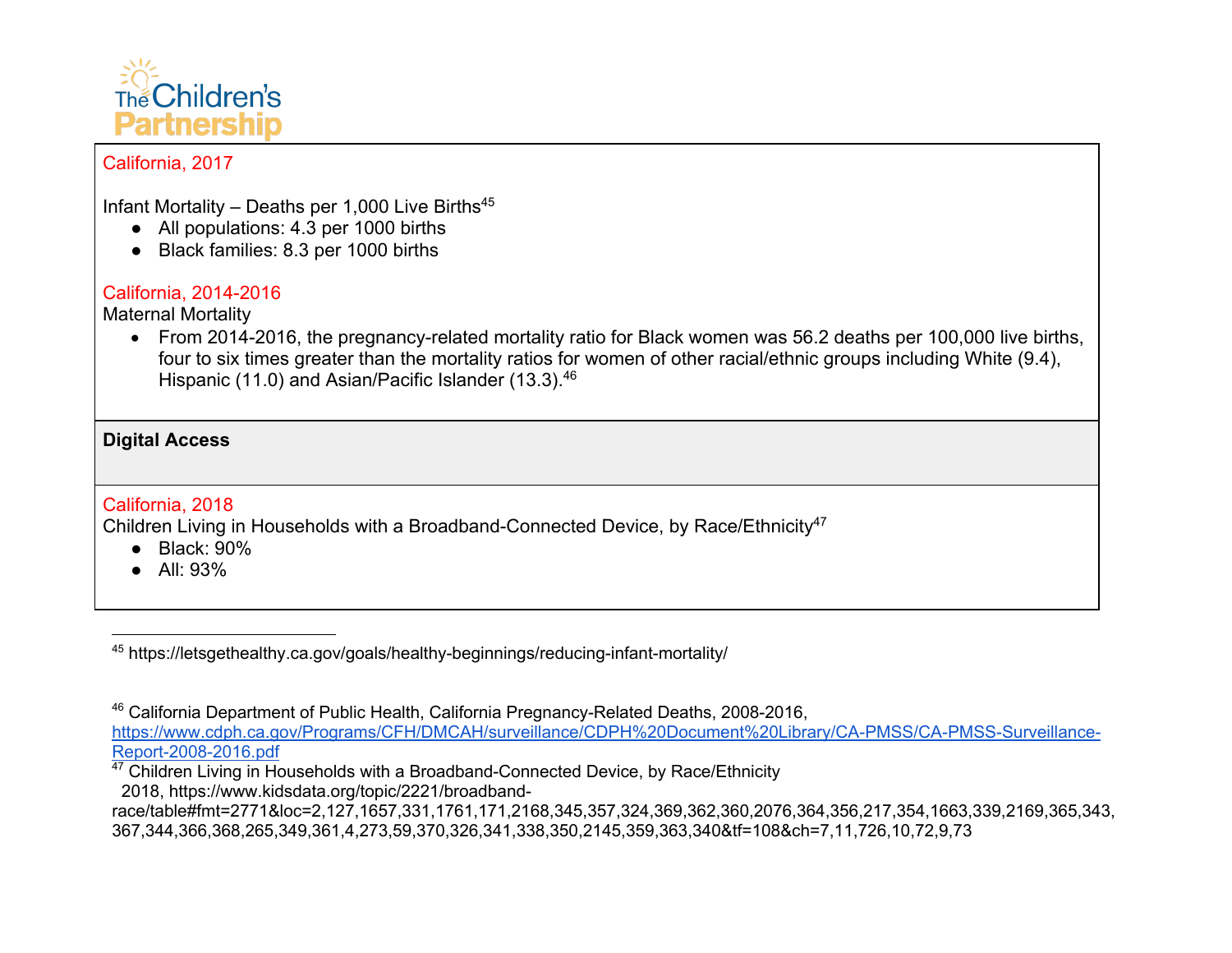

• Black children had 3,109 telehealth visits per 100,000 compared to 4,467 visits per 100,000 for white children, 4,346 per 100,000 for Asian/Pacific Islander children, 4,006 per 100,000 for Latinx children, 3,235 for American Indian/Alaska Native children, and 4,872 per 100,000 for those marked "other" in DHCS data. <sup>48</sup>

## **Environmental Pollution**

### California, 2018

• 8% of children living in census tracts with the highest environmental pollution burdens are Black, despite making up 5% of the state's children.49

## California, 2016

- $\bullet$  13.1% of all children visited the emergency/urgent care for asthma.<sup>50</sup>
- 28.1% of Black children visited the emergency room for asthma.<sup>51</sup>

# National, 2019

• In 2019, Black children were eight times more likely to die from asthma-related causes than non-Latinx white children.52

https://minorityhealth.hhs.gov/omh/browse.aspx?lvl=4&lvlid=15.

<sup>48</sup> DHCS MCHAP Presentation, January 26, 2021

https://www.dhcs.ca.gov/services/Documents/012621-MCHAP-presentation.pdf

<sup>&</sup>lt;sup>49</sup> Office of Environmental Health Hazard Assessment and Office of EnvironmentCalifornia Environmental Protection Agency, "Analysis of Race/Ethnicity, Age, and CalEnviroScreen 3.0 Scores" (2018),

https://oehha.ca.gov/media/downloads/calenviroscreen/document-calenviroscreen/raceageces3analysis.pdf.

<sup>50 2019</sup> California Health Interview Survey https://ask.chis.ucla.edu/AskCHIS/tools/\_layouts/AskChisTool/home.aspx#/results  $51$  Ibid.

<sup>52</sup> "Asthma and African Americans - the Office of Minority Health," Hhs.gov, 2020,